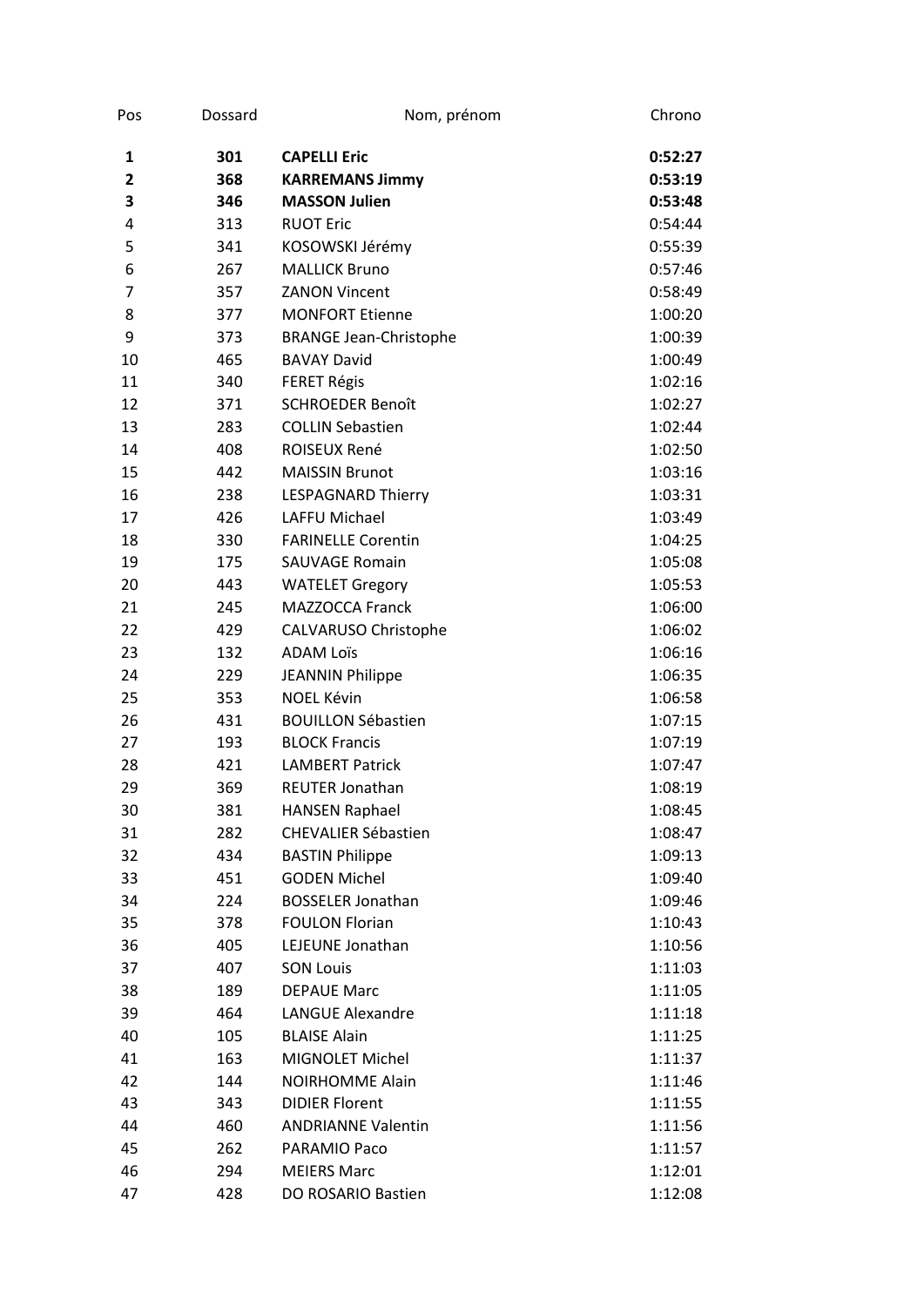| 48 | 216 | <b>FOUROT Sébastien</b>    | 1:12:10 |
|----|-----|----------------------------|---------|
| 49 | 430 | <b>FRIPIOT Florian</b>     | 1:12:19 |
| 50 | 456 | <b>GAZIAUX Robin</b>       | 1:12:22 |
| 51 | 270 | <b>PICA Salvatore</b>      | 1:12:40 |
| 52 | 433 | <b>KIRCHEN Jil</b>         | 1:13:18 |
| 53 | 180 | <b>GRUSLIN Fabrice</b>     | 1:13:22 |
| 54 | 284 | <b>DABE Antoine</b>        | 1:14:00 |
| 55 | 207 | <b>HAVERT Michael</b>      | 1:14:01 |
| 56 | 363 | DE AZEVEDO Christophe      | 1:14:14 |
| 57 | 153 | <b>CUVELIER Fabien</b>     | 1:14:26 |
| 58 | 226 | <b>WAVREILLE Grégory</b>   | 1:14:27 |
| 59 | 318 | <b>CAPUANO Robert</b>      | 1:14:34 |
| 60 | 212 | PONDANT Christophe         | 1:14:43 |
| 61 | 312 | <b>CASAVECCHIA Antoine</b> | 1:14:46 |
| 62 | 351 | <b>CONRARD Christophe</b>  | 1:15:11 |
| 63 | 462 | <b>ANDRIANNE Jeremy</b>    | 1:15:27 |
| 64 | 159 | <b>THERER Vincent</b>      | 1:15:32 |
| 65 | 370 | <b>BALLON Philippe</b>     | 1:15:33 |
| 66 | 398 | <b>CRELOT Julien</b>       | 1:15:34 |
| 67 | 213 | <b>VAISSE Nicolas</b>      | 1:15:47 |
| 68 | 209 | DA MOTTA Emmanuel          | 1:15:52 |
| 69 | 396 | <b>HOUSSA Maxime</b>       | 1:16:00 |
| 70 | 194 | <b>BINON Eric</b>          | 1:16:05 |
| 71 | 247 | <b>GASCARD Luc</b>         | 1:16:07 |
| 72 | 210 | LOCATELLI Sébastien        | 1:16:08 |
| 73 | 348 | <b>LONGAS Nicolas</b>      | 1:17:35 |
| 74 | 271 | <b>GAUL Christophe</b>     | 1:17:45 |
| 75 | 440 | <b>DASNOY Freddy</b>       | 1:18:02 |
| 76 | 466 | <b>MAJERUS Paul</b>        | 1:18:19 |
| 77 | 362 | <b>ASSELBORN Vincent</b>   | 1:18:29 |
| 78 | 119 | <b>HAYS Vincent</b>        | 1:18:37 |
| 79 | 356 | <b>ROSSI Quentin</b>       | 1:18:39 |
| 80 | 414 | <b>BARTHOL Robert</b>      | 1:18:48 |
| 81 | 418 | <b>HOLTER Pierre</b>       | 1:19:05 |
| 82 | 311 | <b>PARRACCIANI Pierre</b>  | 1:19:18 |
| 83 | 392 | <b>BIREN Eric</b>          | 1:19:25 |
| 84 | 177 | <b>LAUBIER Philippe</b>    | 1:19:27 |
| 85 | 288 | <b>GOUJARD Stephane</b>    | 1:19:39 |
| 86 | 198 | <b>MASSOT Claude</b>       | 1:19:45 |
| 87 | 166 | <b>LECERF Alain</b>        | 1:19:46 |
| 88 | 264 | LAHURE Stefan              | 1:19:50 |
| 89 | 399 | <b>GUIOT Stéphane</b>      | 1:19:51 |
| 90 | 337 | <b>WATELET Daniel</b>      | 1:20:03 |
| 91 | 376 | <b>BAUWENS Jean-Marie</b>  | 1:20:11 |
| 92 | 422 | <b>TUCCELLA Franck</b>     | 1:20:14 |
| 93 | 196 | <b>HUBERT David</b>        | 1:20:32 |
| 94 | 374 | <b>PALLAGE Frank</b>       | 1:20:54 |
| 95 | 164 | <b>SIMON Frederic</b>      | 1:20:56 |
| 96 | 108 | <b>GOFFINET Thomas</b>     | 1:20:59 |
| 97 | 242 | <b>CHEPPE Aurélien</b>     | 1:21:18 |
|    |     |                            |         |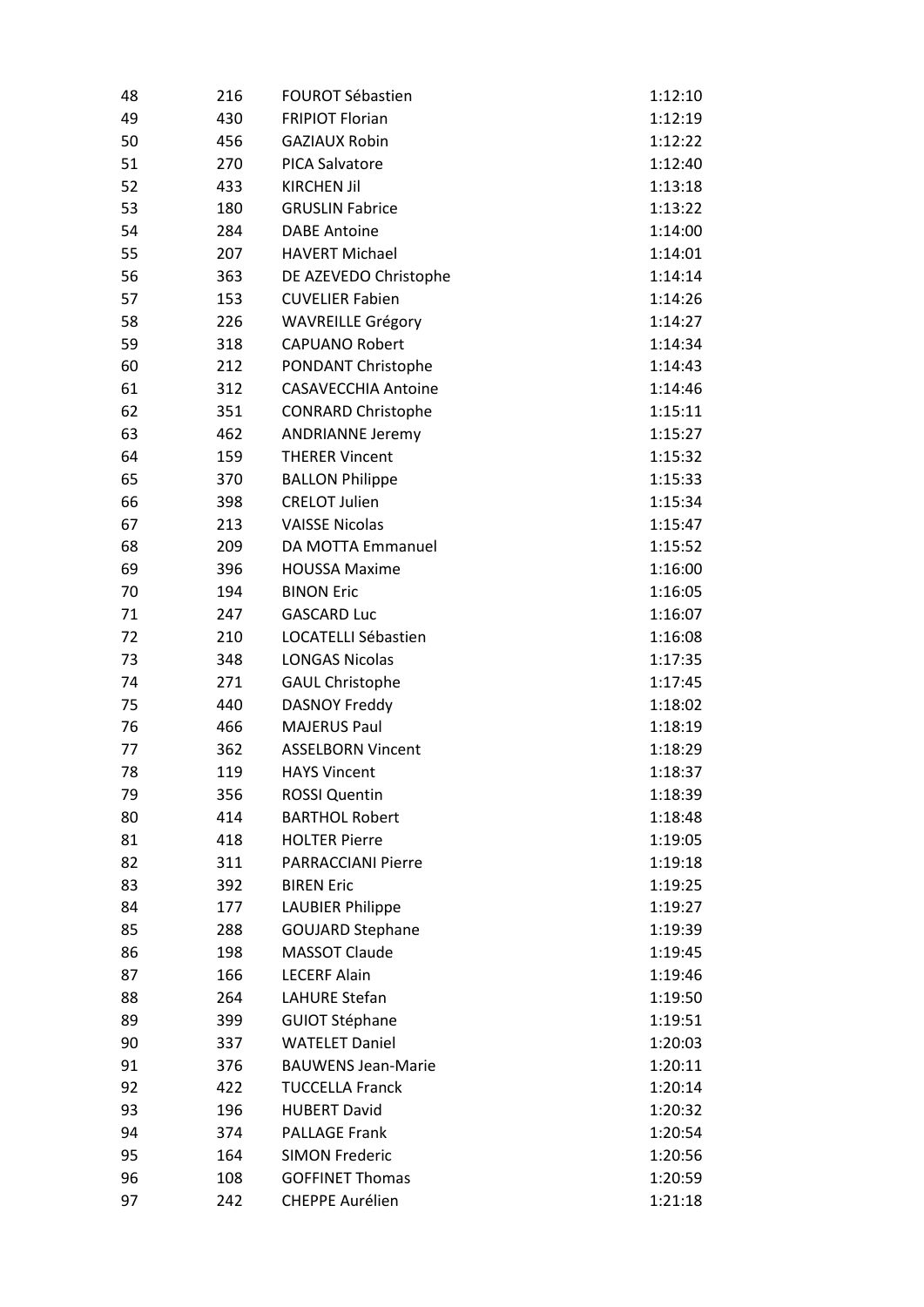| 98  | 366 | <b>MARTIN Nadiel</b>          | 1:21:39            |
|-----|-----|-------------------------------|--------------------|
| 99  | 158 | <b>MARINO Sébastien</b>       | 1:21:54            |
| 100 | 252 | <b>DAUPHIN Arnaud</b>         | 1:22:10            |
| 101 | 277 | <b>CAMPAS Marc</b>            | 1:22:26            |
| 102 | 354 | <b>NOEL Franck</b>            | 1:22:27            |
| 103 | 281 | DAUPHIN Jérémy                | 1:22:33            |
| 104 | 406 | <b>LAURENT Antoine</b>        | 1:22:39            |
| 105 | 192 | PETREMENT Sandy               | 1:22:40            |
| 106 | 286 | <b>BALON Damien</b>           | 1:22:43            |
| 107 | 236 | <b>GREISCH Jean-Michel</b>    | 1:22:44            |
| 108 | 231 | <b>BINAME Laurent</b>         | 1:22:47            |
| 109 | 260 | <b>SIMONELLI Thierry</b>      | 1:22:49            |
| 110 | 344 | <b>BRIX Axel</b>              | 1:22:56            |
| 111 | 321 | <b>FONTAINE Gilles</b>        | 1:23:09            |
| 112 | 107 | <b>LIBOUTON Florent</b>       | 1:23:21            |
| 113 | 403 | <b>JACQUET Arno</b>           | 1:23:32            |
| 114 | 191 | <b>THIRY Jean-Marc</b>        | 1:24:10            |
| 115 | 393 | <b>MARINO Michael</b>         | 1:24:36            |
| 116 | 155 | <b>DENIS Marc</b>             | 1:24:47            |
| 117 | 328 | <b>VANMECHELEN Sebestian</b>  | 1:25:04            |
| 118 | 179 | <b>ANDRE Olivier</b>          | 1:25:10            |
| 119 | 380 | PIJPOPS Jean-Michel           | 1:25:12            |
| 120 | 379 | <b>COTTONG David</b>          | 1:25:14            |
| 121 | 437 | <b>STERNOTTE Fabrice</b>      | 1:25:34            |
| 122 | 463 | <b>HENRION Florian</b>        | 1:25:37            |
| 123 | 320 | <b>GRANDHENRY Sebastien</b>   | 1:25:49            |
| 124 | 287 | <b>TREIGNER Gaëtan</b>        | 1:25:55            |
| 125 | 246 | <b>MARCHAL Loic</b>           | 1:26:01            |
| 126 | 383 | <b>MERLOT Eric</b>            | 1:26:09            |
| 127 | 404 | <b>SCHNICHETT Romain</b>      | 1:26:12            |
| 128 | 114 | <b>FRASELLE Lionel</b>        | 1:26:18            |
|     | 467 | <b>LAMAISON Laurent</b>       |                    |
| 129 |     | <b>SOETENS Benoit</b>         | 1:26:37            |
| 130 | 395 |                               | 1:27:16<br>1:27:19 |
| 131 | 233 | <b>SANTUCCI Jacques</b>       |                    |
| 132 | 275 | <b>VANUXEEM Arnaud</b>        | 1:27:44            |
| 133 | 308 | <b>PELLINI Eric</b>           | 1:27:45            |
| 134 | 104 | <b>MATHU Maxime</b>           | 1:27:50            |
| 135 | 235 | <b>CHABAULT Clément</b>       | 1:27:53            |
| 136 | 446 | <b>POMMES Jonathan</b>        | 1:27:59            |
| 137 | 332 | <b>GAVROY David</b>           | 1:28:06            |
| 138 | 420 | <b>DIDIER Sébastien</b>       | 1:28:10            |
| 139 | 400 | <b>LAMPSON Yan</b>            | 1:28:15            |
| 140 | 204 | <b>DECOSTER Yves</b>          | 1:28:17            |
| 141 | 307 | SERICOLA Jean-Claude          | 1:28:20            |
| 142 | 251 | <b>CLEMENT Sylvain</b>        | 1:28:23            |
| 143 | 411 | <b>BLOMME Danick</b>          | 1:28:24            |
| 144 | 258 | PIRES Bryan                   | 1:28:28            |
| 145 | 427 | <b>DEBATY Alain</b>           | 1:28:29            |
| 146 | 372 | <b>CLEMENTE Patrick</b>       | 1:28:36            |
| 147 | 425 | <b>CARNEVALI Jean-Charles</b> | 1:28:58            |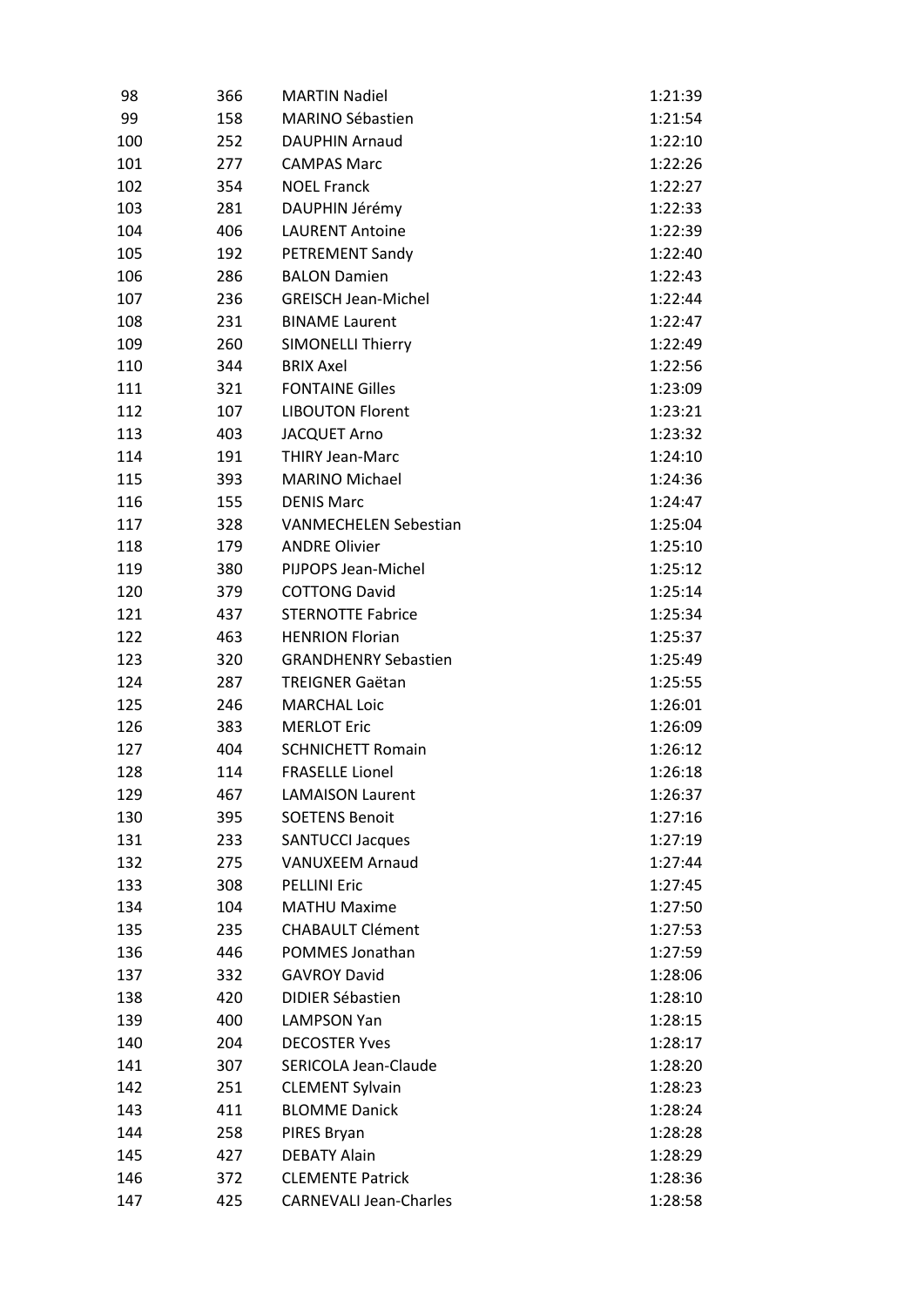| 148 | 314 | <b>SALVE Thibaut</b>       | 1:29:19 |
|-----|-----|----------------------------|---------|
| 149 | 416 | <b>BAROU Julien</b>        | 1:29:27 |
| 150 | 315 | <b>CIARRONI Lorenzo</b>    | 1:29:28 |
| 151 | 178 | <b>GILMER Nicolas</b>      | 1:29:29 |
| 152 | 110 | <b>GRIES Johan</b>         | 1:29:40 |
| 153 | 185 | <b>BOMBLED David</b>       | 1:29:47 |
| 154 | 244 | <b>MIGNON Alexandre</b>    | 1:30:19 |
| 155 | 279 | LEDIG Mickael              | 1:30:37 |
| 156 | 339 | <b>GOBERT Johan</b>        | 1:30:38 |
| 157 | 225 | <b>CHOMEL David</b>        | 1:30:50 |
| 158 | 295 | <b>RUAR Jordan</b>         | 1:30:53 |
| 159 | 256 | <b>HUET Frédéric</b>       | 1:30:55 |
| 160 | 331 | <b>FARINELLE Adrien</b>    | 1:30:56 |
| 161 | 333 | <b>GOB François</b>        | 1:31:19 |
| 162 | 162 | <b>GRAVET Roland</b>       | 1:31:33 |
| 163 | 136 | <b>GRIES Lucas</b>         | 1:31:46 |
| 164 | 187 | <b>MOREIRA Tiago</b>       | 1:31:55 |
| 165 | 454 | <b>AROMATARIO Bernard</b>  | 1:32:31 |
| 166 | 382 | <b>DABE Frédéric</b>       | 1:32:39 |
| 167 | 316 | <b>GUELFF Jean-Marc</b>    | 1:32:41 |
| 168 | 118 | <b>DUTHOIT David</b>       | 1:32:57 |
| 169 | 432 | <b>LECLERE Francis</b>     | 1:33:11 |
| 170 | 394 | <b>WATELET François</b>    | 1:33:16 |
| 171 | 457 | <b>GAZIAUX Levi</b>        | 1:33:43 |
| 172 | 291 | <b>DUBUISSON Jerome</b>    | 1:33:59 |
| 173 | 293 | <b>CHARLIER Gilles</b>     | 1:34:09 |
| 174 | 122 | LAMOLINE Sébastien         | 1:35:13 |
| 175 | 355 | <b>MICHEL Maxime</b>       | 1:35:32 |
| 176 | 123 | <b>CONTER Michael</b>      | 1:35:46 |
| 177 | 401 | <b>SERVAIS Cédric</b>      | 1:35:58 |
| 178 | 221 | SIBRET Stéphane            | 1:36:12 |
| 179 | 128 | <b>KUPPER Daniel</b>       | 1:36:59 |
| 180 | 349 | <b>MERTES Lionel</b>       | 1:37:14 |
| 181 | 182 | <b>MARDINE Fabien</b>      | 1:37:37 |
| 182 | 130 | <b>GUARNERI Nicolas</b>    | 1:40:01 |
| 183 | 336 | <b>JENTGES Michel</b>      | 1:40:04 |
| 184 | 248 | <b>ORTU Jean Pierre</b>    | 1:40:49 |
| 185 | 223 | <b>COLLARD Laurent</b>     | 1:40:50 |
| 186 | 174 | <b>LEMMEN Dirk</b>         | 1:41:42 |
| 187 | 106 | <b>HAYOT Morgan</b>        | 1:44:08 |
| 188 | 365 | <b>DECOLLE Olivier</b>     | 1:44:41 |
| 189 | 360 | PIERRARD Christian         | 1:47:48 |
| 190 | 202 | <b>BAUDSON Nicolas</b>     | 1:48:53 |
| 191 | 459 | <b>PEIFFER Laurent</b>     | 1:49:30 |
| 192 | 322 | <b>EISCHEN Olivier</b>     | 1:53:51 |
| 193 | 219 | DE BRABANTER Eric          | 1:55:13 |
| 194 | 302 | <b>DIGIANDOMENICO Enzo</b> | 1:55:25 |
| 195 | 139 | <b>CAMARDA Andre</b>       | 1:59:10 |
| 196 | 367 | <b>WEBER Denis</b>         | 1:59:12 |
| 197 | 140 | <b>GILLOTOT David</b>      | 1:59:13 |
|     |     |                            |         |